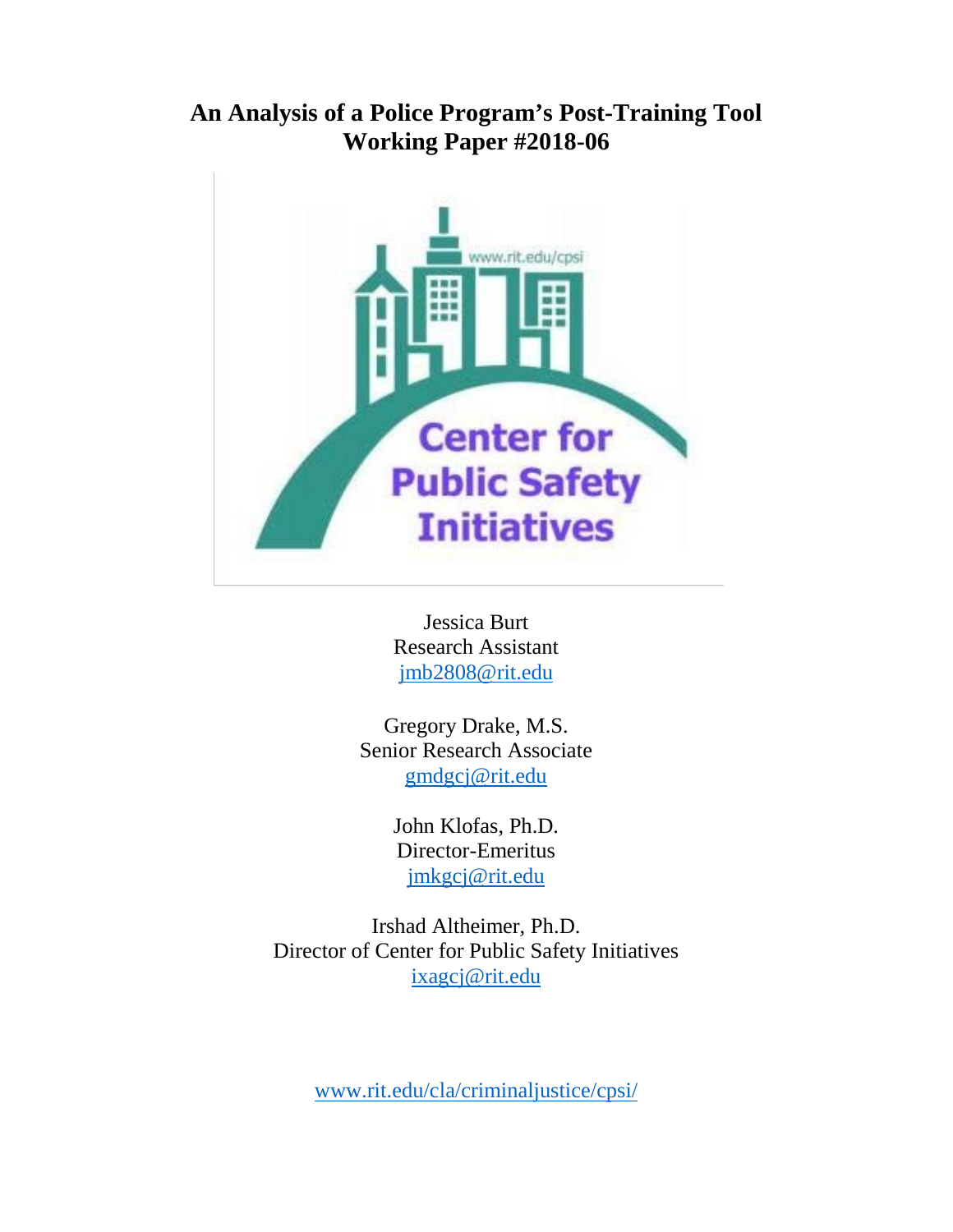## **Executive Summary**

## **What is Blue Courage?**

• Blue Courage is a police training program that focuses on the mental and emotional wellbeing of officers, promotes a cultural shift in officers, and evokes themes of nobility and purpose in officers.

## **What is a content analysis?**

• A content analysis is a research method that allows one to interpret and analyze textual information (qualitative data) which can later be coded into quantitative data. (Ex. Magazines, Media Communications, Videos, Articles, etc.)

### **What is Blue Courage Daily Dose?**

• Blue Courage daily dose is a daily email sent out to subscribers that typically has a quote and accompanying photo related to an aspect of the Blue Courage principles.

### **Methodology:**

- The methodology consisted of analyzing and interpreting 30 days' worth (34 quotes) of Blue Courage Daily Dose in terms of the principles of Blue Courage.
- The analysis used 8 categories which were, Police Culture, Nobility, Respect, Practical Wisdom, Positive Psychology, Health and Wellness, Resilience, and Personal Growth.

## **Research Questions:**

- Are there overarching themes present in the Daily Dose?
- Is there a principle of Blue Courage that is favored over others in the Daily Dose?

#### **Findings:**

- The Blue Courage Daily Dose does not seem to favor one module or principle significantly. However, the module with the most quotes seemed to be nobility with 7. The module that was not discussed at all was health and wellness with 0.
- There appears to be an overarching theme of Personal Growth and Development present. Nine topics did not fit into one of the main modules and instead evoked a theme of personal growth.

#### **Implications:**

• Further research should be conducted to determine the effectiveness of the emails. It would be important to analyze how often the Daily Dose emails are opened, read, and used.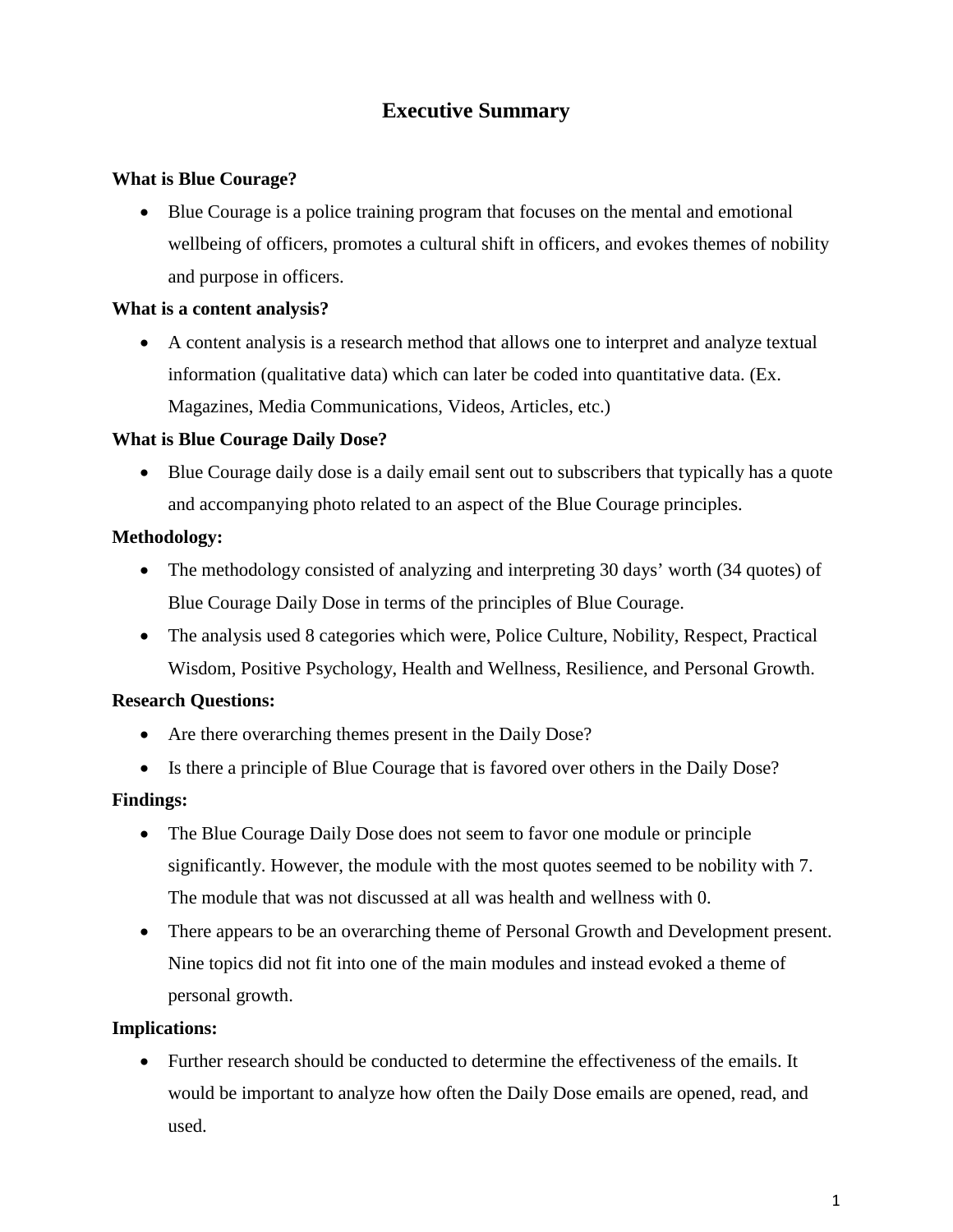#### **Introduction**

This paper works to discuss the process of a content analysis and its implications for Blue Courage. Blue Courage is an in-service police training program that focuses on the mental and emotional wellbeing of officers and promotes a cultural shift towards a guardianship mentality while evoking themes of nobility and purpose in officers. Blue Courage uses the term 'inservice' because the training is given to officers while they are employees of their department. The 'guardianship mentality' is taught via seven principles in the Blue Courage program: Police Culture, Nobility, Respect, Practical Wisdom, Positive Psychology, Health and Wellness, and Resilience. The Blue Courage "Daily Dose" is a daily email sent out to subscribers which contains a quote and accompanying photo which promotes the principles of Blue Courage. The purpose of these emails is to continue to promote the principles of Blue Courage among officers after many have attended Blue Courage trainings.

#### **Methodology**

To analyze the *Daily Dose*, we performed a content analysis. A content analysis is a research method used when describing and interpreting textual and visual information ranging from magazines to movies. Often it allows the researcher to analyze qualitative information and code the information to obtain quantitative data from which to draw conclusions. The purpose in performing this content analysis is to explore two ideas: (a) are there overarching themes present in the Daily Dose? And: (b) is there a principle of Blue Courage that is favored over others in the Daily Dose?

Blue Courage Daily Dose emails were collected and evaluated to answer the questions above. These emails were collected over a 30-day span totaling 35 documents to analyze. One document was eliminated due to the nature of the email being unrelated to the principles of Blue Courage leaving 34 documents to undergo a content analysis. These emails were printed out and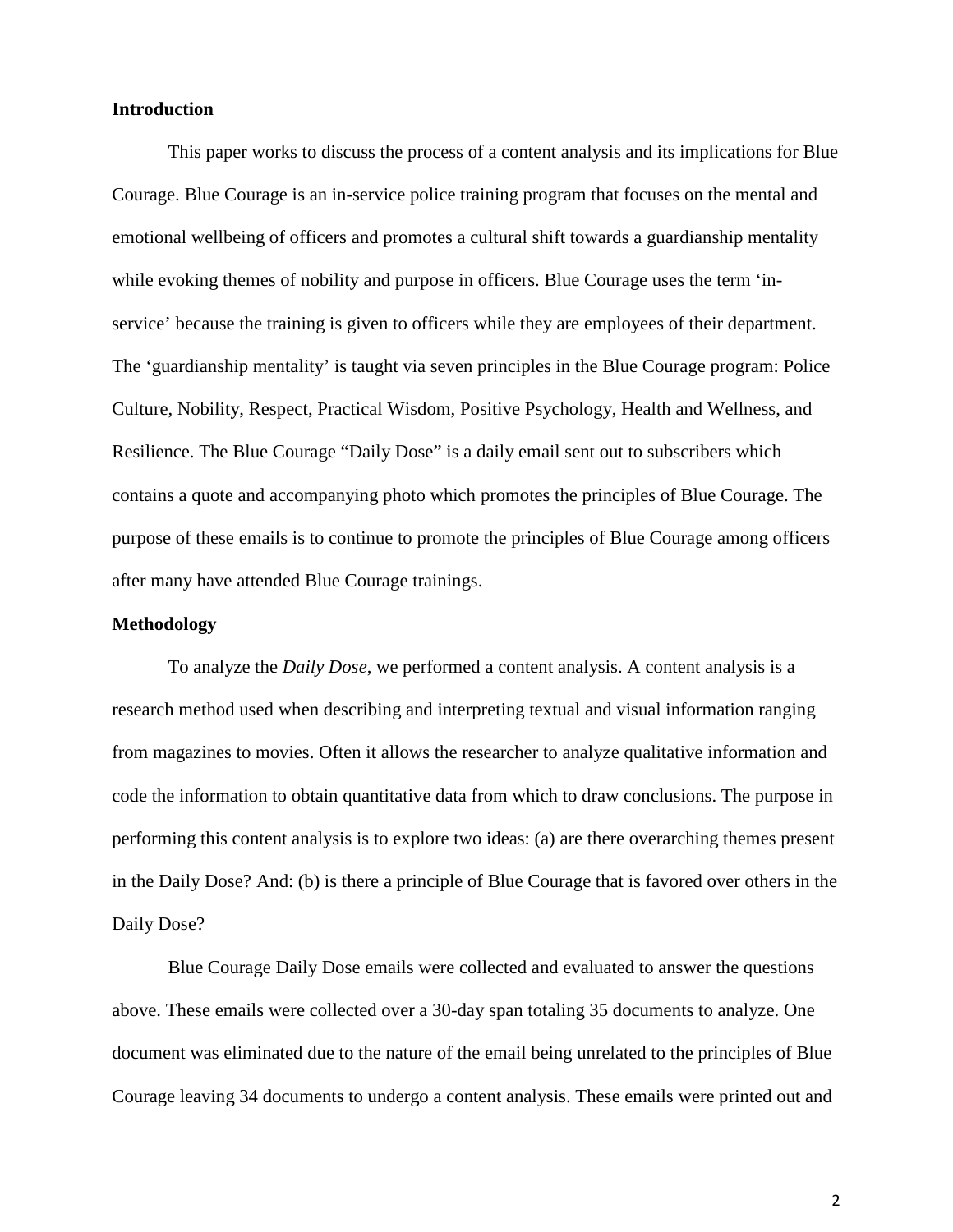sorted by the initial theme that the quote appeared to evoke. They were sorted into the seven themes of Blue Courage. These included; Police Culture, Nobility, Respect, Practical Wisdom, Positive Psychology, Health and Wellness, and Resilience. One additional topic, Personal Growth, was added as many of the quotes seemed to fit it well. Therefore, 34 documents were sorted into the 8 categories mentioned above. Test-retest was performed to ensure that the emails were accurately sorted into the perspective categories.

#### **Findings**

A quick summary of the findings is shown below:

| Nobility: 7            |
|------------------------|
| Positive Psychology: 6 |
| Practical Wisdom: 3    |
| Personal Growth: 9     |
|                        |

The Blue Courage Daily Dose does not seem to favor one module or principle significantly. However, the Blue Courage module with the most quotes seemed to be nobility with 7. These Daily Dose emails seemed to evoke themes of nobility and purpose. The module health and wellness was not a topic of any of the Daily Dose emails. Typically, these emails would have evoked readers to focus on a healthy diet, exercise, and proper sleep schedules.

One overarching theme became prevalent as the content analysis was conducted. There appeared to be an overarching theme of personal growth present. Nine Daily Dose emails did not fit into one of the main Blue Courage modules and instead evoked a theme of personal growth and personal development and were therefore placed into their own category. The Blue Courage module "nobility," which had the most quotes fitting its topic, would be considered another overarching theme. Nobility is a major module that Blue Courage wants officers to focus on. The power of nobility, being a noble officer, is important and appears to be theme of these Daily Dose emails as well.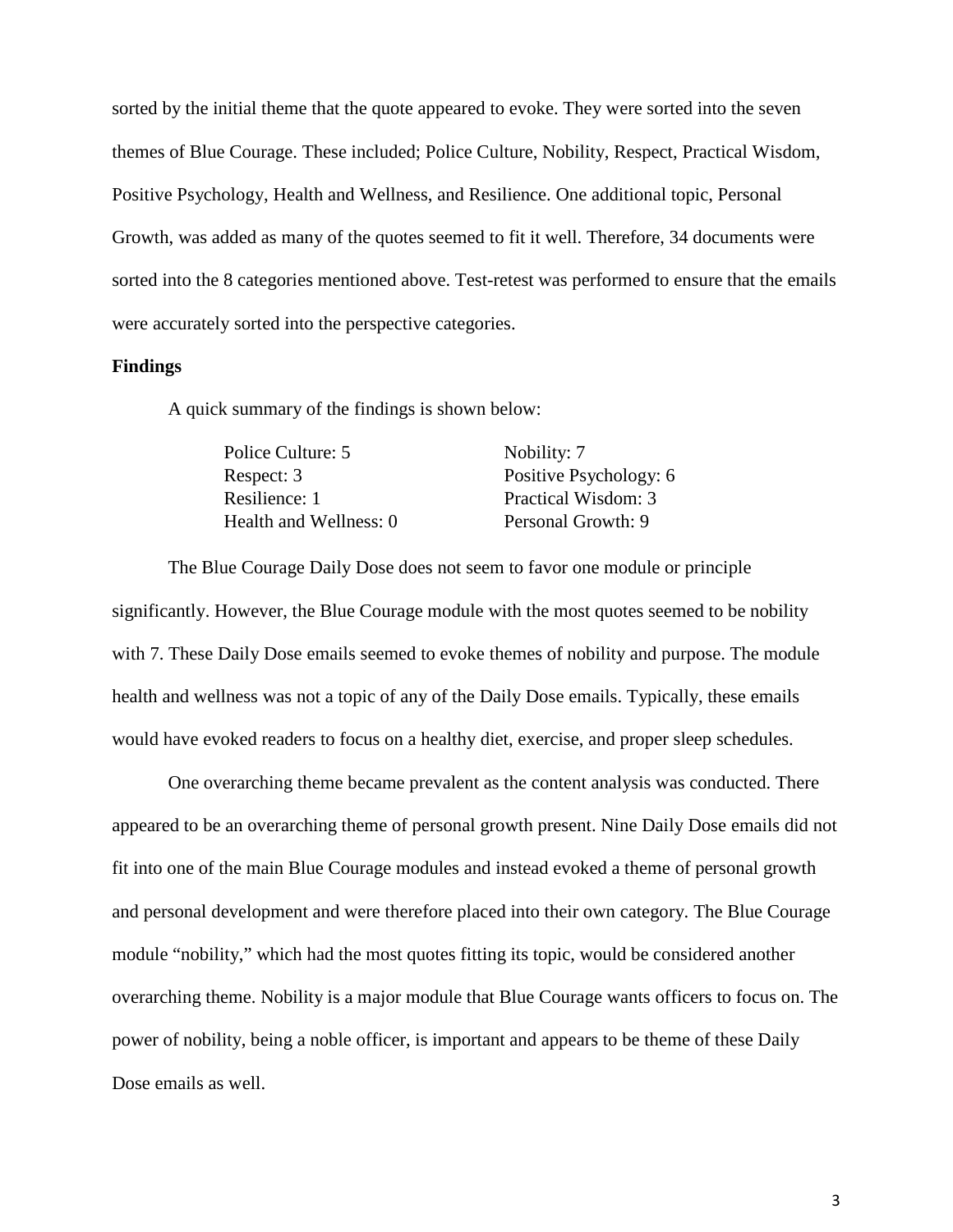#### **Discussion**

Blue Courage trainings consist of nine modules that take up an equal portion of the training sessions. Therefore, they are all equally discussed in terms of time that the trainers focus on them. The module that Blue Courage instructors tend to promote highly is nobility. This is important as a tool to engage officers in the sessions to allow an effective learning space to develop for other modules to be considered seriously by training participants. Blue Courage is full of ideas and themes that officers sometimes resist, thereby making it important to engage officers with topics that resonate with them. One of these topics is nobility, which is apparent in the emails that are sent out. Highlighting nobility in the daily does allows Blue Courage trainers to connect with participating officers and signifies the importance of nobility in the law enforcement profession.

There were several Blue Courage module topics that did not receive much attention in the Daily Does. The fact that the health and wellness module was not touched upon is not consistent with the training session itself but is consistent with the goals of Blue Courage. Another important module in Blue Courage trainings that was not much of a focus in these emails is resilience. This was only a topic of one email in the timeframe reviewed and this is odd because in trainings this is the module they truly want officers to engage in and retain information from. This is one of the more difficult modules to force officers to listen to, as it is about stress management and breathing techniques. For this reason, maybe Blue Courage Daily Dose senders decided to focus less on it to hopefully engage more officers in the emails.

Blue Courage Daily Dose is based on and structured by the Empowered Learning Model (ELM). Instructors of the course detail that this model consists of three important phases of learning. The first is pre-event which is where 25% of learning takes place. The second phase is event learning where 25% of the learning takes place. The final phase is post-event where the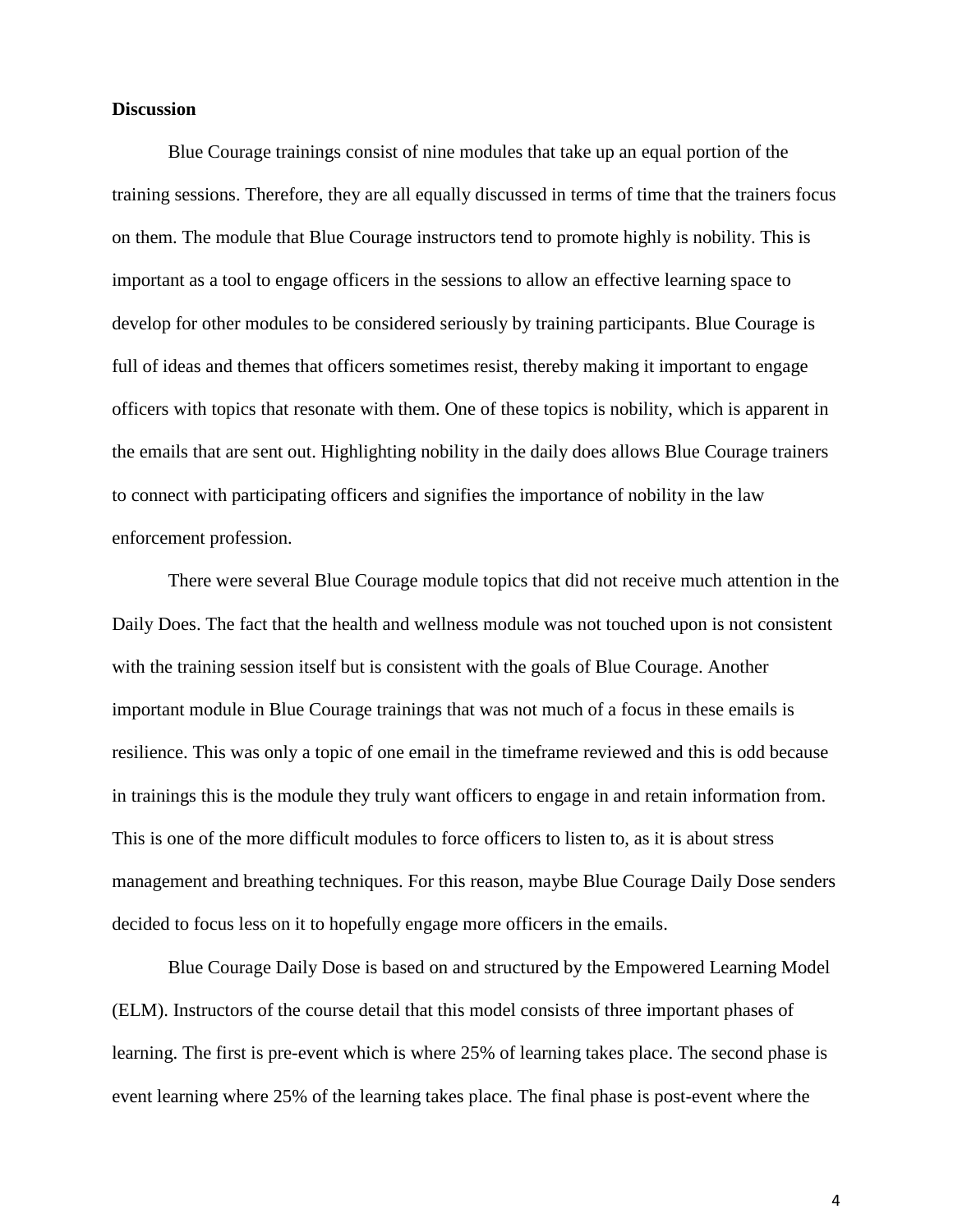remaining 50% of learning takes place. This model supports why the Daily Dose emails are most important to continued learning of the modules. Half of the total information gained during Blue Courage is said to be learned after the event has taken place, making Daily Dose emails crucial to officers. Furthermore, from what we know about adult learning, retention rates are lower in adults and they tend to have an abundance of experience which can inhibit further learning. For this reason, it takes longer for an adult to gain knowledge about a topic. Blue Courage as a twoday training session is simply not enough for adults to learn about the principles and engage in them effectively. This explains the importance of having the Daily Dose as a reminder and a tool to continue to teach the principles of Blue Courage. Through the Empowered Learning Model supported by adult learning theory the importance of the Daily Dose emails is supported and should allow for effectiveness of these emails. However, to be most effective they must be read and understood by subscribers. If effectively used, the emails should work to continue to promote the principles of Blue Courage and allow for post-event learning to occur.

#### **Limitations**

Due to the process of a content analysis, there are limitations to be discussed. One such limitation is perception of the analyzer. Discretion must be used in a content analysis because it is quantitative data that is being evaluated by a researcher. It is up to the researcher to pull what is necessary from the analysis and sort the material as needed. This can create differing results as one quote can be interpreted multiple ways based on the discretion of the researcher. Test-retest was conducted to assist with this limitation, but the same researcher conducted the test-retest leaving room for perceptual error. Another limitation is that the daily dose quotes do not always fit nicely into one single category. Some quotes evoke themes from multiple modules making it difficult to place them while others do not seem to have a concrete module to be placed into. This is the main reason why a new category was created during the analysis to allow for certain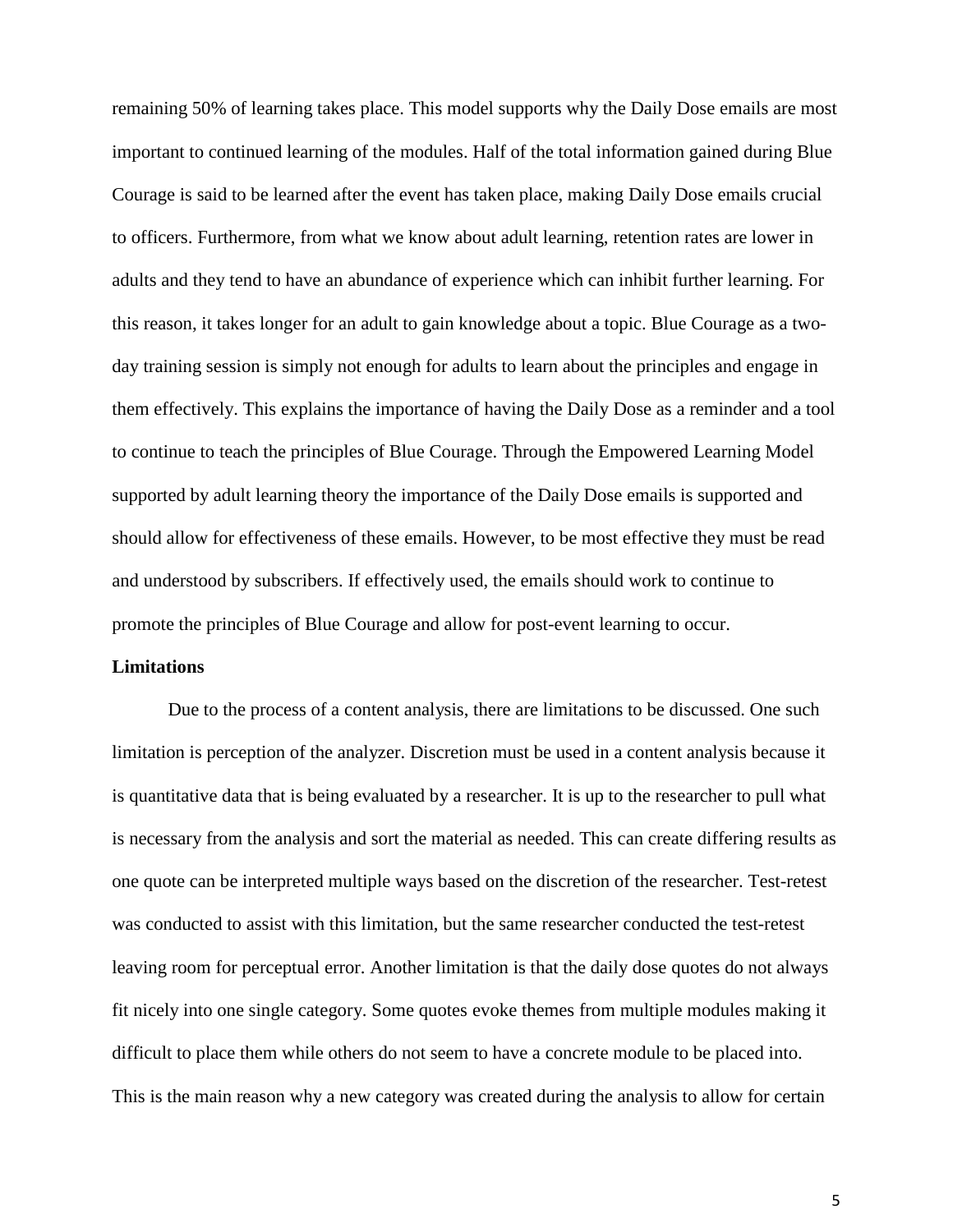emails to have a concrete category. The sample size is another limitation as only 34 emails were analyzed. One months' worth of emails was analyzed which allows a general idea of what topics are focused on but as these are daily emails, some topics may not have been used in this month but were used more in other months. Our conclusions are limited by this sample making it not completely relatable to the general daily dose emails that are sent out as we do not know if the results change monthly.

#### **Implications**

Through this content analysis conducted on a sample of the Daily Dose emails, it is understood that the emails slightly favor nobility over other modules and ignore other modules like health and wellness. It would be effective to conduct another content analysis on a different month's worth of Daily Dose emails to see how our results compare. This would allow us a larger sample and a comparison to understand if Blue Courage has any sort of methodology when sending out these emails. Further research is required on these emails in order to determine their true effectiveness. There is currently no way to determine how often these emails are opened, read, or even used by subscribers. We can determine how many people subscribe to the emails, but it is unknown who reads them or how often they are read. This information would be important to further understand if the emails are effective in being a form of post-event training.

#### **Conclusion**

The content analysis conducted on Blue Courage's Daily Dose showed that there was not a concrete module that was the focus of the emails. Nobility was not significantly favored over other modules, but it did consist of the most emails, seven, aimed at this principle. The least favored, with zero emails, focused on the topic of Health and Wellness. It was furthermore interesting that Resilience, one of the more focused on models by Blue Courage in training, was

6